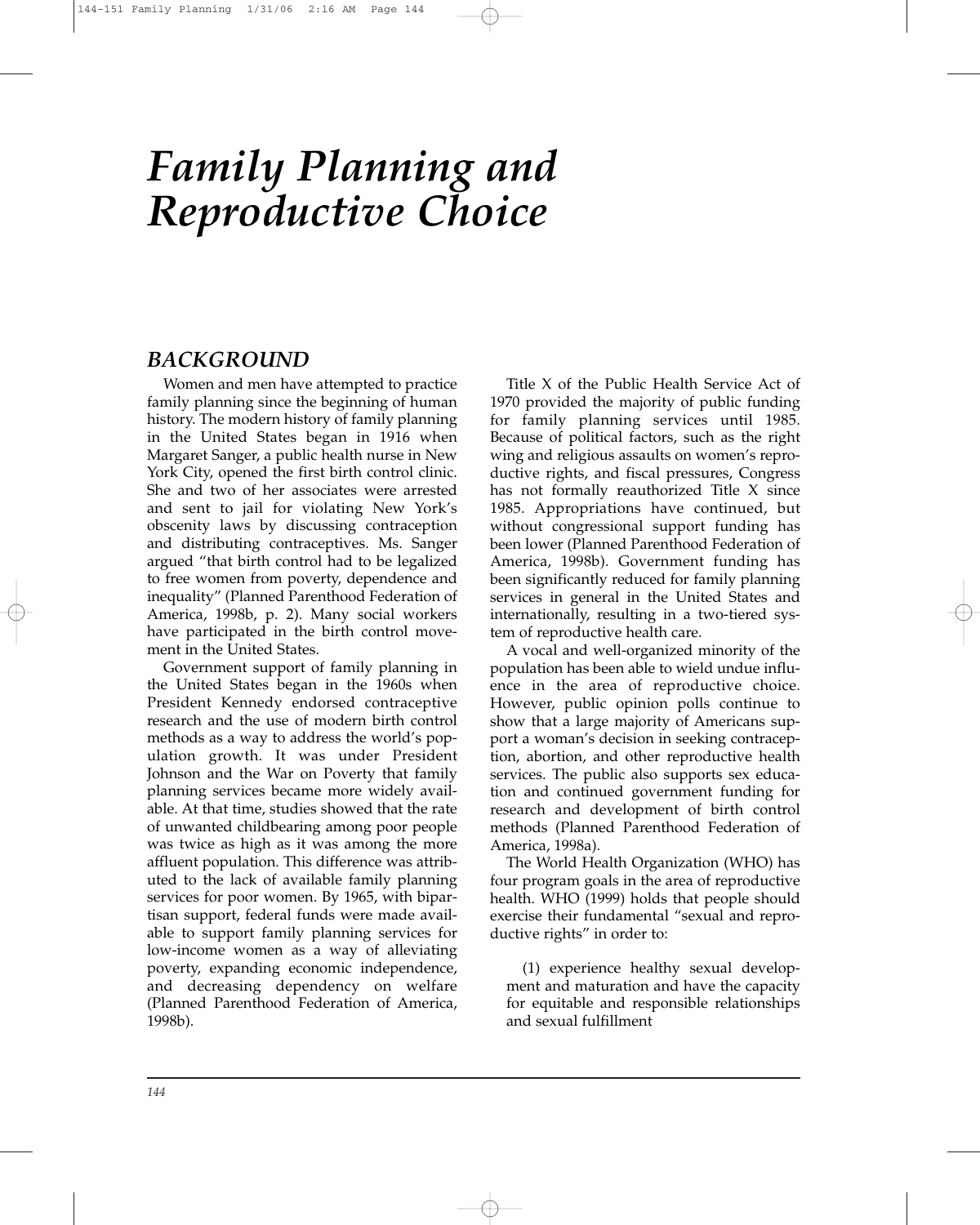(2) achieve their desired number of children safely and healthily, when and if they decide to have them

(3) avoid illness, disease and disability related to sexuality and reproduction and receive appropriate care when needed

(4) be free from violence and other harmful practices related to sexuality and reproduction. (p. 1)

These areas of concern make clear how comprehensive services must be in order to achieve sexual and reproductive health for all.

There are numerous economic and social benefits to good public family planning policies. Public funding for family planning prevents 1.2 million pregnancies in the United States each year. Of that number, 509,000 are prevented unintended births and 516,000 are prevented abortions. Each dollar spent on prevention saves more than four dollars in other medical costs and welfare. Women who use family planning services are more likely to use prenatal services and thus have reduced infant mortality, have fewer low-birthweight babies, have reduced mortality, and have decreased health problems for themselves (Alan Guttmacher Institute, 1998a, 1998b). The infant mortality rate is two times higher for a sibling born within two years of another child, a rate that is constant throughout the world (Planned Parenthood Federation of America, 1998c).

#### *Maternal Death*

Effective family planning policies prevent maternal mortality and morbidity. Mortality declines significantly with better and safer contraceptives. For example, "maternal mortality fell by one-third in a rural area of Bangladesh following a community project that increased contraceptive use prevalence to 50 percent" (Keller, 1995, p. 4). Worldwide there are approximately 585,000 pregnancy-related deaths each year. Ninety-nine percent of these deaths have occurred in developing countries (Alan Guttmacher Institute, 1998c). According to UNICEF, "no public health problem shows greater disparity between rich and poor countries than maternal mortality" (UNICEF, 1998).

Adolescents and older women are at the greatest risk of maternal death. In the United Sates between 1987 and 1990, there were 1,459 deaths that were pregnancy related, representing 9.2 deaths per 100,000 live births. The death rate for African American women was three to four times higher than for white women. The pregnancy-related death rate for women with no prenatal care was 7.7 times higher than for the group who had "adequate" prenatal care (Koonin, MacKay, Berg, Atrash, & Smith, 1998). Overall, the health and well-being of all family members improve when women are able to control the number and spacing of their children.

## *Abortion Rates and Unintended Pregnancies*

Among the 190 million women who conceive each year in the world, there are 20 million abortions. These abortions usually occur under unsafe conditions, increasing the mortality rate and subsequent health problems (UNICEF, 1998). In 1996 there were 1.37 million abortions performed in the United States, according to the Centers for Disease Control and Prevention. This represented a decrease of 4.5 percent over the preceding year ("Morbidity and Mortality Weekly Report," as cited in American Medical Association, 1998). Women who have access to contraceptives are less likely to be faced with unwanted pregnancy and to face the decision to have an abortion or carry to term. What common sense and research show, however, is that the most effective means of reducing abortion is preventing unintended pregnancies in the first place (Alan Guttmacher Institute, 1998b). In fact, the use of contraceptives reduces the incidence of abortions by 85 percent (Alan Guttmacher Institute, 1998b). The average heterosexual woman must practice contraception for approximately 27 years of her life to protect against unwanted pregnancies (Monson, 1998). However, contraception, even under the best circumstances, cannot end the need for abortion entirely. Contraceptive methods will never be perfect, and women and men will never be perfect users of them. For example, about 1 in 10 women in the United States using contraception experiences an accidental preg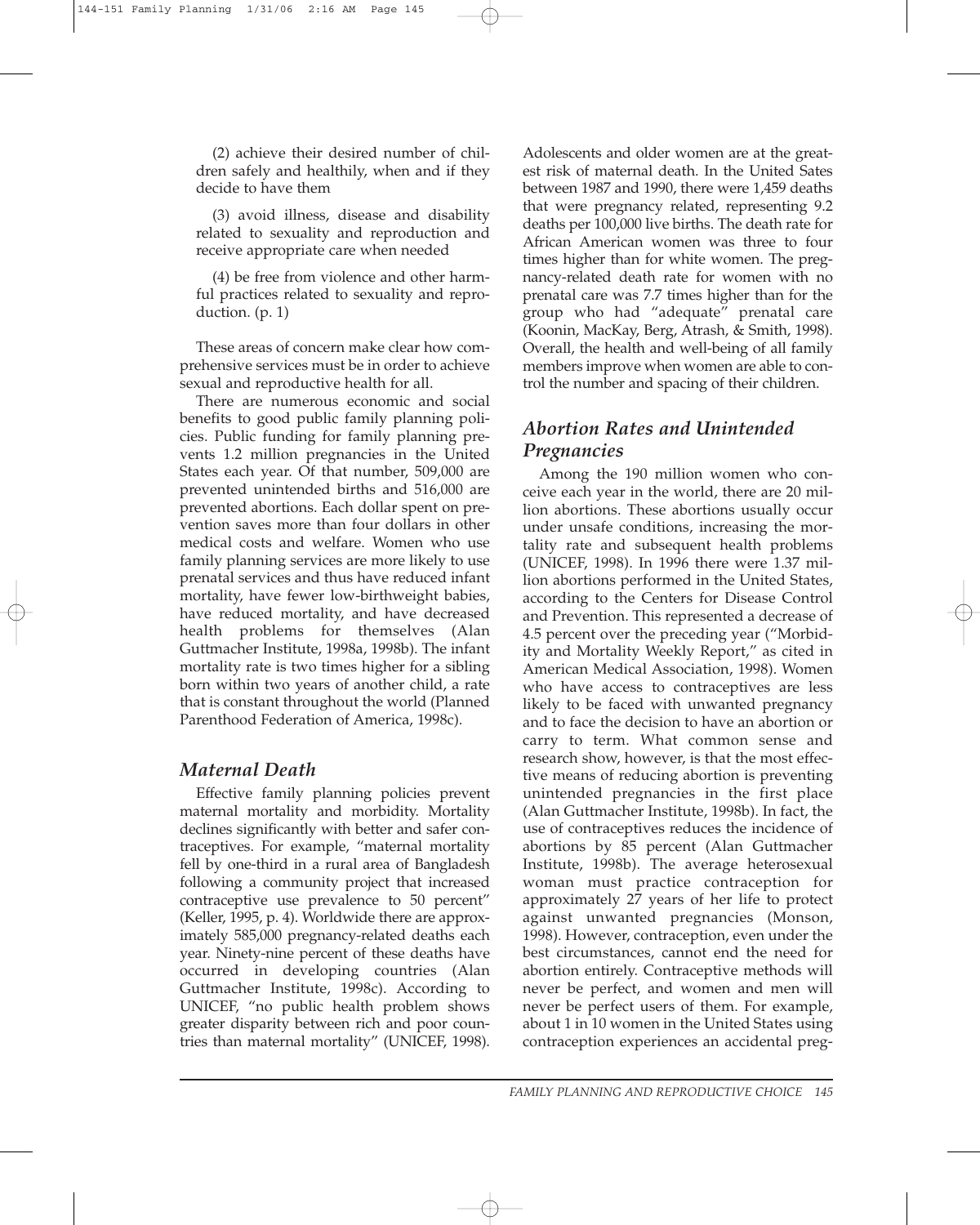nancy within 12 months of beginning to use a specific contraceptive method (Alan Guttmacher Institute, 1999). Thus, the use of contraception reduces but will never eliminate the need for access to emergency contraception and to abortion services. Therefore, women must have the right to decide for themselves, with the advice of qualified medical service providers, to determine whether or not to carry a pregnancy to term.

Since 1973 and the landmark *Roe v. Wade,* U.S. Supreme Court decision granting women in the United States the right to an abortion, access to safe and legal abortion services has been gradually restricted. Some of this erosion has been in the form of discontinuing government funding for abortions for poor women and of allowing states to bar use of public facilities for abortion. Some of it has taken the form of imposing restrictions and conditions on abortion services—such as requiring counseling, waiting periods, and/or notification and consent procedures, restrictions related to the circumstances of the pregnancy, or restrictions on the specific surgical or medical procedures that can be employed.

#### *Men and Contraception*

Prior to the advent of oral contraception for women, men had a greater part in taking responsibility for birth control. The primary methods of birth control at that time were abstinence, withdrawal, and condoms, methods that depended on the cooperation of men. After the pill, men have been largely left out of the area of reproductive choices (Ndong & Finger, 1998). Men are important to reproductive health because they benefit from limits in family size, are intimately involved in child rearing, are concerned with the spread of sexually transmitted diseases (STDs), and are interested in the health and welfare of their partners and children (Population Reports, 1998). The only effective way to prevent STDs is abstinence or condom use, which involves the cooperation of men.

More research on methods of birth control that involve men is being done (Ndong & Finger, 1998). Contraceptive use needs to be seen in the larger context of gender equality and the involvement of men and women in roles and responsibilities that serve both sexes, not sex at the expense of one over another. One gender should not have the ultimate responsibility for contraception, procreation, and childbearing.

#### *Violence and Reproductive Health*

The World Health Organization (1996) stated that "the most pervasive form of gender violence is violence against women by their intimate partners or ex-partners, including the physical, mental, and sexual abuse of women and sexual abuse of children and adolescents" (p. 1). In addition, violence has been associated with greater sexual risk taking among adolescents and the development of sexual problems in adulthood. Studies conducted in a range of countries suggest that from 20 percent to 50 percent of women experience being victims of physical abuse by their partners at some time in their lives and that on average from 50 percent to 60 percent of women abused by their partners are raped by them as well. The reproductive health consequences of gender-based violence include unprotected sex, STDs including acquired immune deficiency syndrome and human immunodeficiency virus, unwanted pregnancy, miscarriage, sexual dysfunction, and gynecological problems (WHO, 1998).

In the United States in recent years increasing incidents of violence, intimidation, and harassment of providers and users of legal abortion services have been curtailing the availability of abortion services (National Abortion and Reproductive Rights Action League [NARAL], 1999a). Since 1991, a number of physicians and other clinic staff have been murdered, and there have been over 200 reported acts of violence, including bombings, arsons, and assault, and 28,000 reported acts of disruption directed against abortion providers. The 1994 Freedom of Access to Clinics Entrances was passed but has not eliminated acts of violence of this kind. Unfortunately, "physicians and other clinic workers daily face the possibility of anti-choice terrorism and violence in order to provide women with essential reproductive health services" (NARAL, 1999a,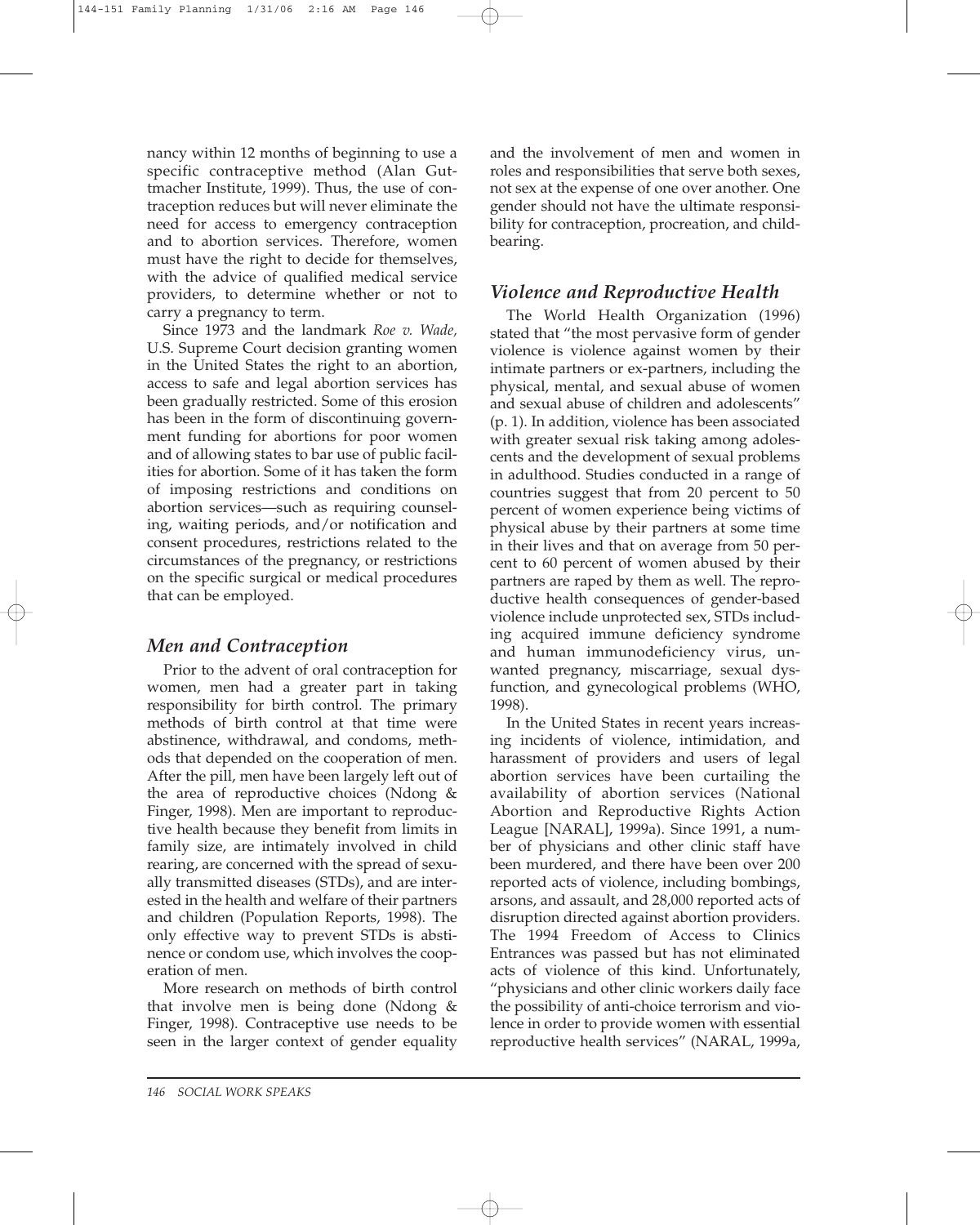p. 4). These are health care professionals and their support staff engaged in providing legal medical services to clients who choose to receive them. This situation has contributed to the growing shortage of abortion providers in the United States; in 1999, 86 percent of counties in the United States had no abortion providers. When abortion services are safe and legal, the risk of complication and harm to women from the procedure is much lower than that of childbirth (Allan Guttmacher Institute, 1998c). The statements made by opponents of abortion that abortion leads to later problems with infertility, infant problems at birth, or breast cancer are not supported by any scientific evidence (NARAL, 1997).

### *ISSUE STATEMENT*

The NASW Code of Ethics (NASW, 1999) states that "social workers promote clients' socially responsible self-determination" (p. 5). Self-determination means that without government interference, people can make their own decisions about sexuality and reproduction. It requires working toward safe, legal, and accessible reproductive health care services, including abortion services, for everyone.

As social workers, we believe that potential parents should be free to decide for themselves, without duress and according to their personal beliefs and convictions, whether they want to become parents, how many children they are willing and able to nurture, and the opportune time for them to have children. For the parents, unwanted children may present economic, social, physical, or emotional problems. These decisions are crucial for parents and their children, the community, the nation, and the world. These decisions cannot be made without unimpeded access to high-quality, safe, and effective health care services, including reproductive health services.

Reproductive choice speaks to the larger issue of quality of life for our clients. It "implies that people are able to have a satisfying and safe sex life and that they have the capability to reproduce and the freedom to decide if, when and how to do so" (Hardee & Yount, 1998, p. 4). As social workers, we cannot address reproductive choice without addressing the larger

issue of discrimination and the empowerment of women. "How, when and whether to have a child involve different issues for women than for men; yet they do so in ways that vary depending on a woman's class, age, and occupation, as well as the time and culture in which she lives. . . . Unequal access to abortion and birth control perpetuates existing systems of discrimination" (Rudy, 1996, p. 92). The lack of funding for abortion for poor women, decreased availability of family planning services, and our current system of welfare reform with financial disincentives to pregnancy and childbearing with no mention of family planning or abortion services or the responsibilities of men in contraception and child rearing clearly work to the disadvantage of women.

The United Nations' Fourth World Conference on Women adopted a platform statement in 1995 recognizing the importance of women's sexual and reproductive health (along with physical, social, and mental health) (United Nations, 1995). The International Federation of Social Workers (IFSW) has adopted a policy statement on women endorsing the platform statement and identifying women's health issues, including sexual and reproductive health, as an area of critical concern to social work (IFSW, 1999).

Population development, the environment, and social and economic stability are integrally linked. Worldwide, women who defer childbearing have the chance to further their education, develop work skills, acquire broader life experiences, have fewer children, provide better for the children they do have, and improve the well-being of their families. Unimpeded access to family planning and reproductive health services, including abortion services, is a fundamental human right that contributes to the advancement of women worldwide (United Nations Commission for Human Rights, 1979). A total approach to population policy must include not only family planning and reproductive health care services but improvement of socioeconomic conditions, including the provision of income, food, and other essential goods and services that are basic to meeting family needs. Without such planning and development, individual selfdetermination in reproduction and sexuality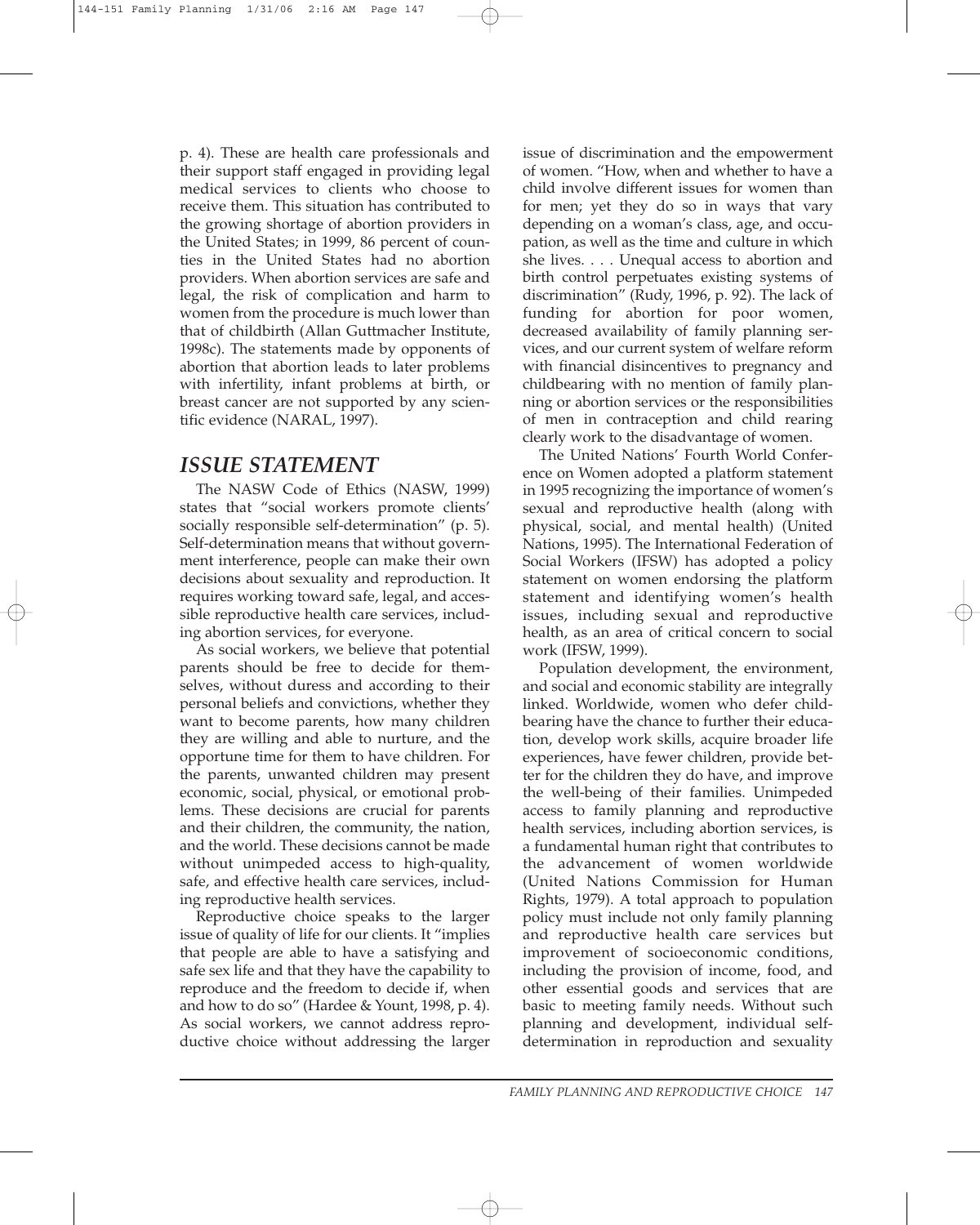cannot be realized and the full benefits resulting from family planning and reproductive health services cannot be achieved.

A continuing partnership between the private and the public sectors is necessary to assist families to plan for children. Adequate financing is necessary to make family planning programs and professional services available to all, regardless of the ability to pay. Government policies and medical programs, as well as medical programs under private auspices, should ensure that potential parents have full access to the technical knowledge and resources that will enable them to exercise their right of choice about whether and when to have children. As part of the professional team operating these programs, social workers, with their underlying emphasis on and particular methods for enhancing self-determination, have a special responsibility.

Social workers should take professional responsibility to assist clients in obtaining whatever help and information they need for effective family planning and for safeguarding their reproductive health. Because social workers are knowledgeable about family and community resources, they have many opportunities to help clients obtain desired services. Social workers also have a professional obligation to work on local, state, national, and international levels to establish, secure funding for, and safeguard family planning and reproductive health programs, including abortion providers, to ensure that these services remain safe, legal, and available to all who want them.

## *POLICY STATEMENT*

The social work profession's position concerning abortion, family planning, and other reproductive health services is based on the principle of self-determination:

■ Every individual (within the context of her or his value system) must be free to participate or not participate in abortion, family planning, and other reproductive health services.

■ The use of all reproductive health care services, including abortion and sterilization services, must be voluntary and preserve the individual's right to privacy.

■ Women of color, women in institutions, and women from other vulnerable groups should not be used in the testing and development of new reproductive techniques and technologies.

■ The nature of the reproductive health care services that a client receives should be a matter of client self-determination in consultation with the qualified health care provider furnishing them.

■ Current inequities in access to and funding for reproductive health services, including abortion services, must be eliminated to ensure that such self-determination is a reality for all.

■ We believe that client self-determination and access to a full range of safe and legal reproductive health care services without discrimination will contribute to an enhancement of the individual and collective quality of life, strong family relationships, and population stability.

Although men also have an important stake in access to family planning and reproductive health services (Ndong & Finger, 1998; Population Reports, 1998), because women bear and nurse children their right to these services has been recognized internationally. The Convention to Eliminate All Forms of Discrimination Against Women asserts that women internationally have the right to "decide freely and responsibly on the number and spacing of their children and to have access to the information, education and means to enable them to exercise these rights" (United Nations Commission for human Rights, 1979, p. 8).

If an individual social worker chooses not to participate in the provision of abortion or other specific reproductive health services, it is his or her responsibility to provide appropriate referral services to ensure that this option is available to all clients.

## *Availability of and Access to Services*

In addition, the profession supports:

The fundamental right of each individual throughout the world to manage his or her fertility and to have access to a full range of safe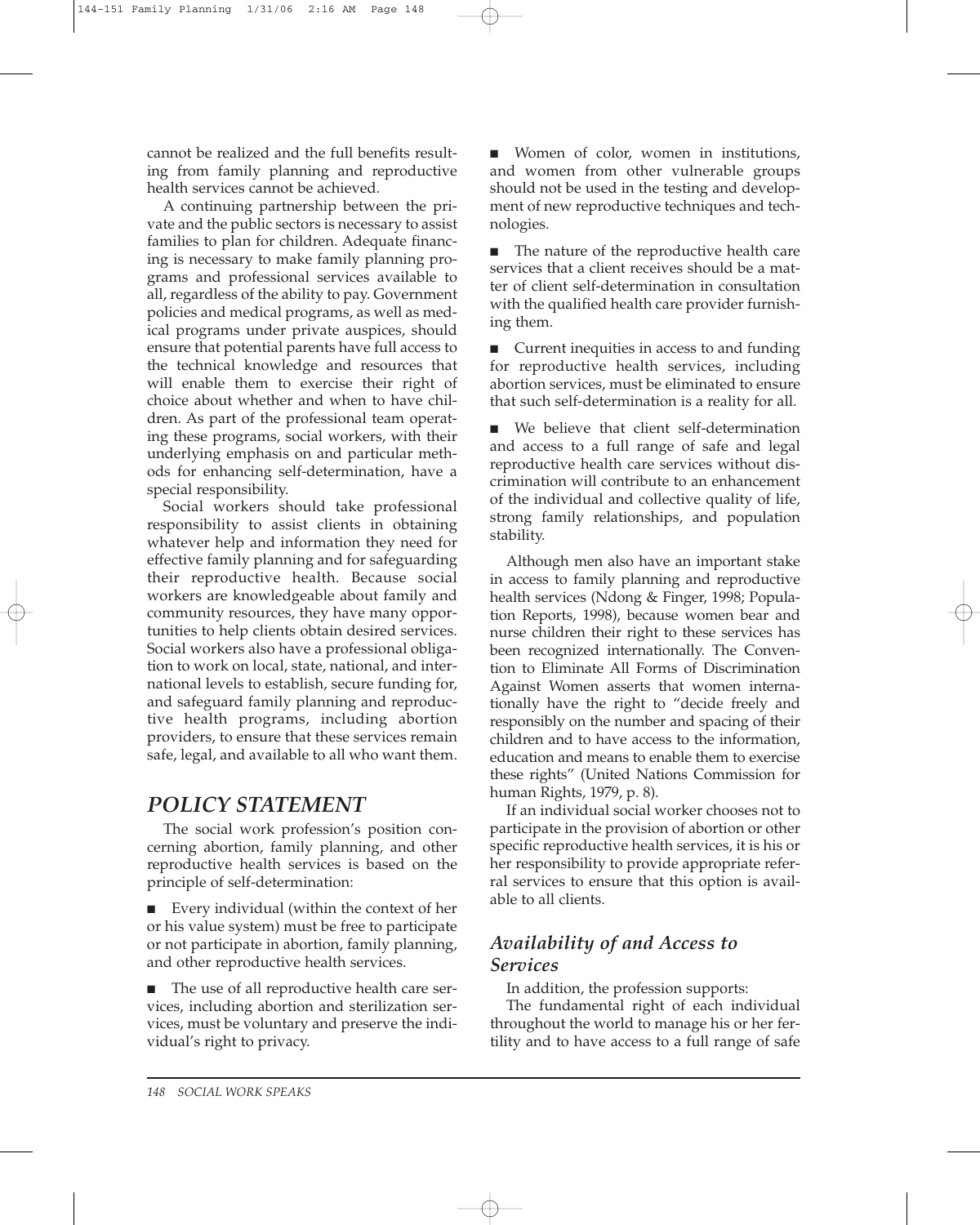and legal family planning services regardless of the individual's income, marital status, race, ethnicity, sexual orientation, age, national origin, or residence

■ Access to the full range of safe and legal reproductive health services for women and men including (and not limited to) contraception, fertility enhancement, treatment of sexually transmitted diseases, and emergency contraception, prenatal, birthing, postpartum, sterilization, and abortion services

■ The provision of reproductive health services including abortion services that are legal, safe, and free from duress for both patients and providers

■ The provision of reproductive health services, including abortion services, that are confidential, comprehensive, available at reasonable cost, and covered in public and private health insurance plans on a par with other kinds of health services (contraceptive equity)

■ Improvement in access to the full range of reproductive health services, including abortion services, for groups currently underserved in the United States, including the poor and those who rely on Medicaid to pay for their health care; adolescents; sex workers; single people; lesbians; people of color and those from nondominant ethnic and cultural groups; those in rural areas; and those in the many counties and municipalities that currently do not have providers of such services as abortion (NARAL, 1999b)

■ Empower women through public policies that incorporate women's rights, reproductive health, and reproductive choices; condemn all forms of discrimination; and increase the economic and social supports for women and families who choose to have children

■ The provision of reproductive health services to include access, protection, and supportive services to people with special challenges and needs.

Only by eliminating barriers to services based on finances, geography, age, or other personal characteristics will self-determination for all be achieved.

#### *Legislation*

Recent years have seen many initiatives at the state and federal level to erode the privacy and reduce the freedom granted by the Supreme Court to women seeking abortion, contraceptive, and other reproductive health services. In particular, national and state legislative bodies have acted to restrict funding, even internationally, to family planning and other health care programs that include abortion among the services they offer. Therefore, NASW:

■ supports a woman's right to seek and obtain a medically safe abortion under dignified circumstances

■ opposes government restrictions on access to reproductive health services, including abortion services, or on financing for them in health insurance and foreign aid programs

■ opposes any special conditions and requirements, such as mandatory counseling or waiting periods, attached to the receipt of any type of reproductive health care

■ opposes legislative or funding restrictions on medically approved forms of birth control, including emergency contraception

■ opposes limits and restrictions on adolescents' access to confidential reproductive health services, including birth control and abortion services, and the imposition of parental notification and consent procedures on them

■ supports legislative measures, including buffer zone bills, to protect clients and providers seeking and delivering reproductive health services, including abortion services, from harassment and violence.

#### *Education and Research*

In order for people to exercise their right to freedom in making sexual and reproductive choices for themselves and their families and to choose their own reproductive health care services, NASW supports: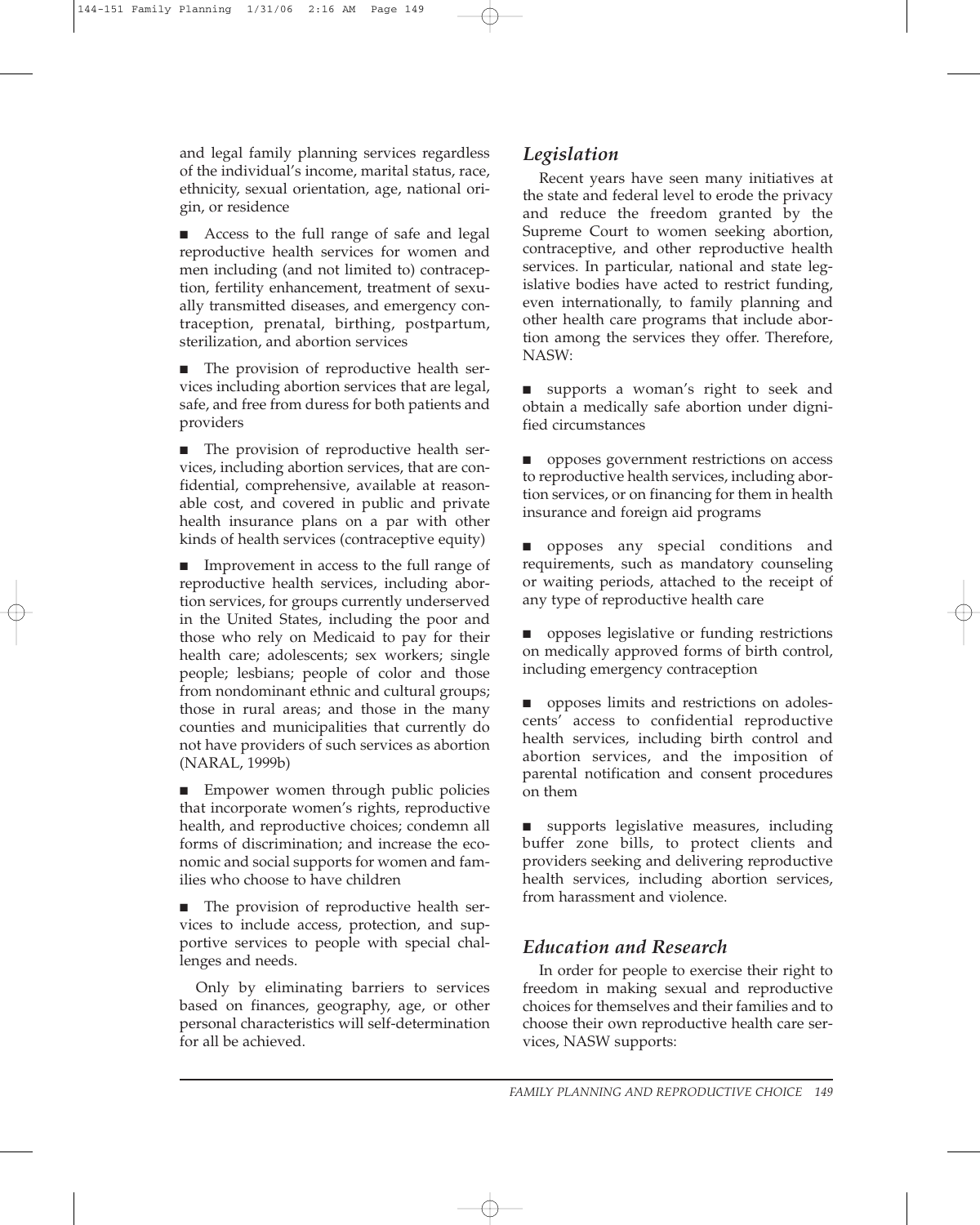■ funding for research into medically safe and effective methods of birth and fertility control for women and men that includes attention to the needs of minority women

■ inclusion of content on the provision of effective, safe, and high-quality family planning and reproductive health services, including abortion services, in the training of physicians and other relevant medical professionals

■ comprehensive, age-appropriate, culturally competent sex education programs that include information about sexuality and reproduction; the role of personal attitudes, beliefs, and values in individual and family decision making on these issues; how gender roles and stereotypes can harm the reproductive health of women and men; the prevention of sexually transmitted diseases; the range of reproductive health services and technologies available; and the development of skills to make healthy personal choices about sexuality, reproduction, and reproductive health care

■ funding for sex education programs without restriction on the content of the information provided

■ development and funding of programs to prevent the spread of sexually transmitted diseases, to prevent unwanted pregnancies, and to reduce all forms of sexual violence and coercion from which many unwanted pregnancies result

■ education of social workers, in degreegranting programs and through continuing education, about human sexuality, emerging reproductive technologies, and effective practice with people making choices about their reproductive behavior and reproductive health care services.

Support, including governmental support, should be available to develop and disseminate improved methods of preventing, postponing, or promoting conception.

# *REFERENCES*

Alan Guttmacher Institute. (1998a). *Facts in brief: Induced abortion.* New York: Author. Available [6/15/99]: http://www.agiusa.org/pubs/fb\_induced\_abort.html

- Alan Guttmacher Institute. (1998b, September 3). *The role of contraception in reducing abortion*. New York: Author. Available: http:// www.agi-usa.org/pubs/ib19.html
- Alan Guttmacher Institute. (1998c, September 3). *Support for family planning improves women's lives*. New York: Author. Available: http://www.agi-usa.org/new/ib23/htm
- Alan Guttmacher Institute. (1998d, September 3). *The U.S. family planning program faces challenges and change*. New York: Author. Available: http://www.agi-usa.org/pubs/ ib3.html
- Alan Guttmacher Institute. (1999, April 20). *About one in 10 women using contraceptives experience an accidental pregnancy*. New York: Author. Available: http://www.agiorg/pubs/archives/newrelease3102.html
- American Medical Association. (1998, October 12). Morbidity and mortality weekly report: Abortion surveillance—Preliminary analysis. United States, 1995. *Journal of the American Medical Association*, *Women's health contraception information center.* Available: http://www.ama-assn.org/special/contra/newsline/special/mm4648.html
- Hardee, K., & Yount, K. M. (1998, October 21). *From rhetoric to reality: Delivering reproductive health promises through integrated services.* Available: http://reservoir.fhi.org/ wsp/wspubs/rhetor.html
- International Federation of Social Workers. (1999). *International policy on women.* Oslo, Norway: Author.
- Keller, S. (1995, September). Good reproductive health involves many services. *Network, 16* (1), 4. Available [10/7/98]: http://reservoir.fhi.org/fp/fppubs/network/v-16- 1/nt1619.html
- Koonin, L. M., MacKay, A. P., Berg, C. J., Atrash, H. K., & Smith, J. C. (1998, September 26). Prenancy-related mortality surveillance: United States, 1987–1990. *Journal of the American Medical Association, Women's health contraception center.* Available: http://www.ama-ssn.org/special/ conta/treatmnt/guide/mmwr0897/preg/ preg.html
- Monson, N. (1998, May 6). *Contraception at 20, 30, 40*. Available: http://www.choice.org/ 2,monson.1.html